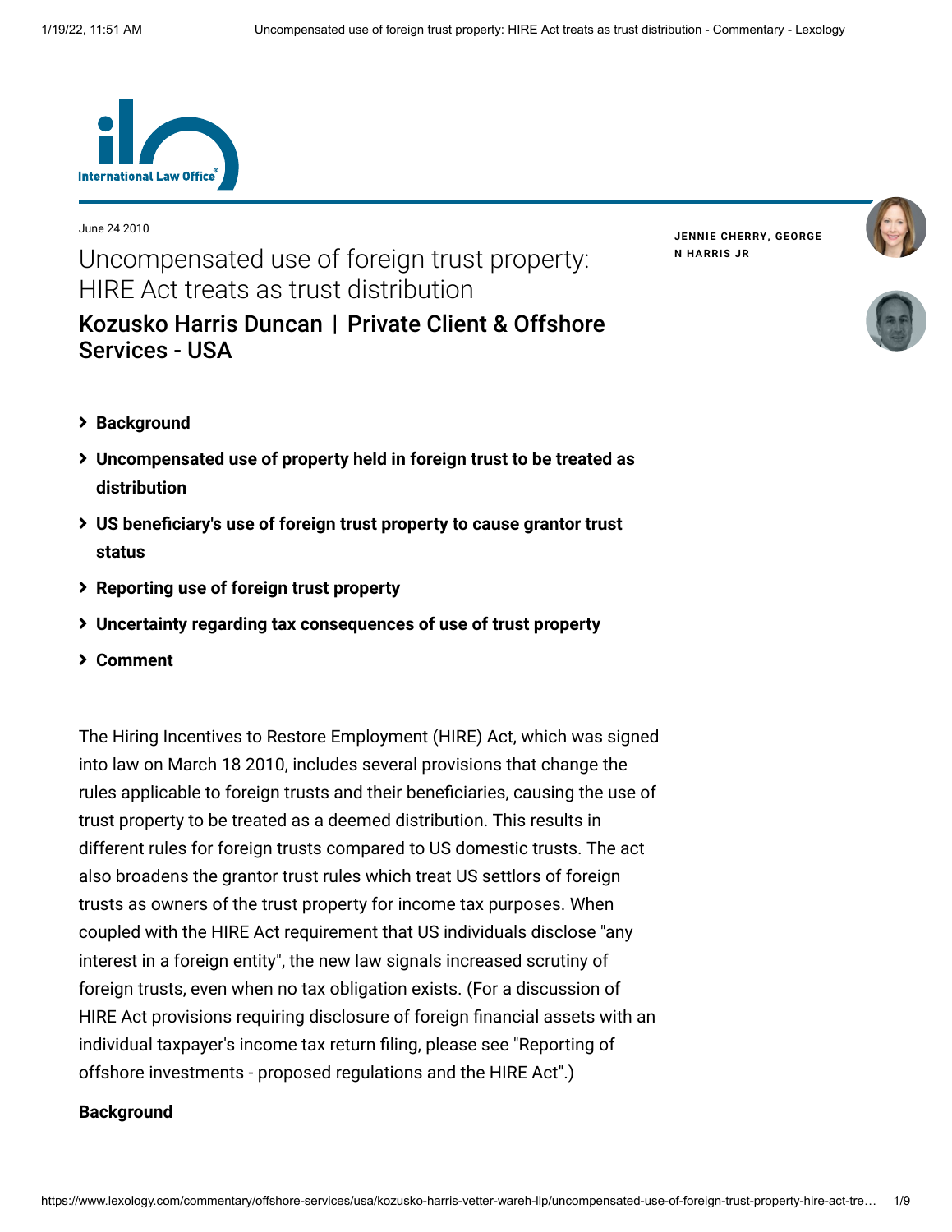#### **Loans by foreign trusts treated as distributions**

Section 643(i) of the Internal Revenue Code provides that a foreign trust's loan of cash or marketable securities to a US grantor, a US beneficiary or any US person related to a US grantor or a US beneficiary will be treated as a distribution from the foreign trust to such grantor or beneficiary. As a result, a US beneficiary of a foreign trust cannot avoid US tax on the income accumulated in the trust by obtaining a loan from the trust in lieu of a distribution, with the exception of a 'qualified obligation' having a prescribed interest rate and repayment terms (for further details please see ["Taxation of offshore trusts and impact of new lower tax rates"](http://www.internationallawoffice.com/Newsletters/detail.aspx?g=fa09696c-86d8-4011-bfb3-ba66bf73c584)). Before the enactment of the HIRE Act, this section did not apply to the loan or use of a trust's tangible or real property by a beneficiary.

# **US grantor treated as owner of foreign trust with US beneficiary**

Although trusts can be taxpayers, Sections 671 to 679 of the Internal Revenue Code contain the so-called 'grantor trust rules', which treat certain trust settlors (and sometimes persons other than the settlor) as the owner of a portion or all of a trust's income, deductions and credits for US tax purposes. A trust where the settlor (or other person) is treated as the owner of the trust assets for US tax purposes is referred to as a 'grantor trust'. The grantor trust rules apply to both foreign and domestic trusts, but in different ways.

Under the grantor trust rules, a US person who transfers property to a foreign trust is generally treated for income tax purposes as the owner of that portion of the trust attributable to the transferred property, even if the trust would not have been a grantor trust had it been domestic. (For a discussion of when a trust is considered foreign for US tax purposes please see ["Taxation of offshore trusts and impact of new lower tax rates"](http://www.internationallawoffice.com/Newsletters/detail.aspx?g=fa09696c-86d8-4011-bfb3-ba66bf73c584)). This is the result for any tax year in which any portion of the foreign trust has a US beneficiary. A foreign trust is treated as having a US beneficiary for a tax year unless (i) under the terms of the trust, no part of the trust's income or corpus may be paid or accumulated during the tax year to or for the benefit of a US person, and (ii) if the trust is terminated at any time during the tax year, no part of the income or corpus could be paid to or for the benefit of a US person. The Internal Revenue Service (IRS) regulations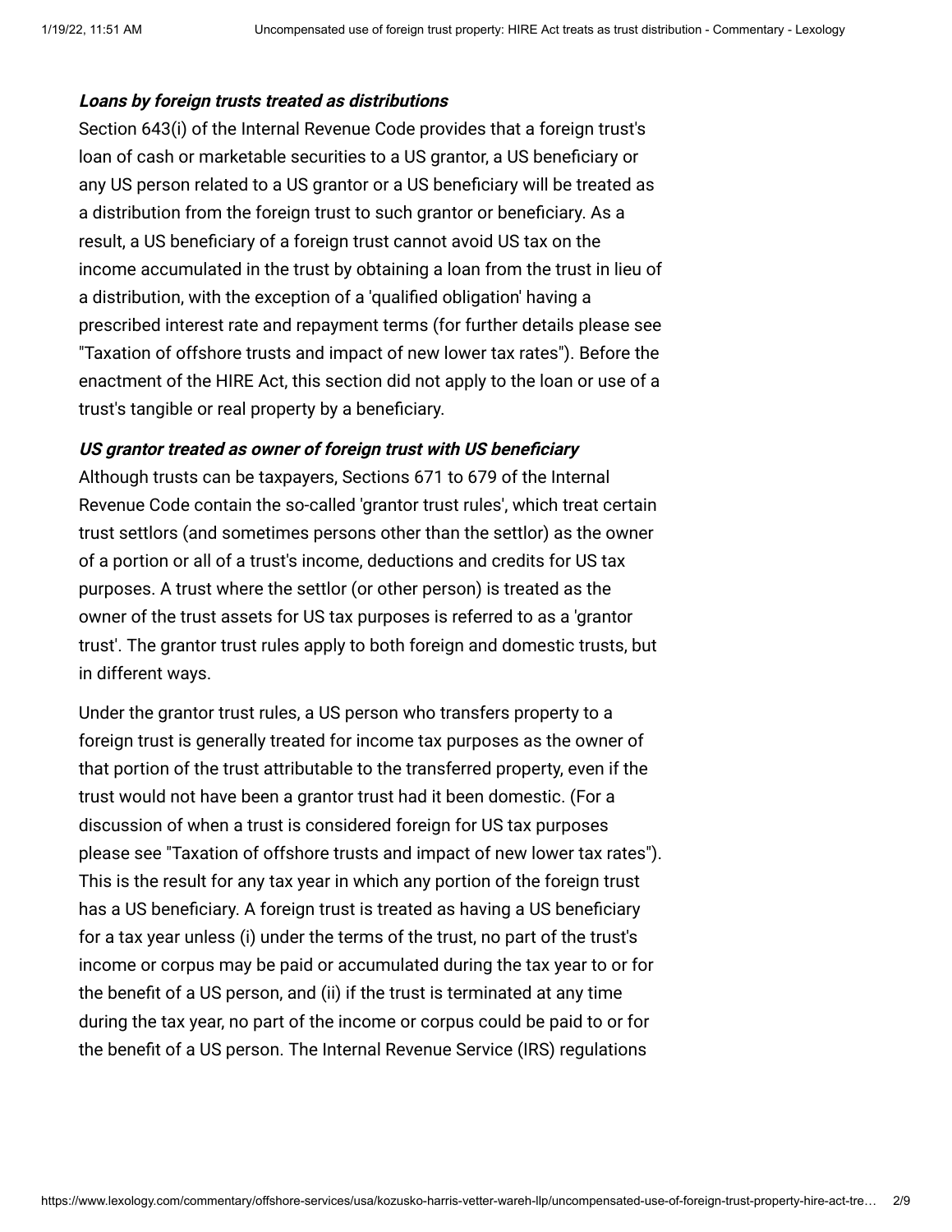under Section 679 of the Internal Revenue Code generally treat a foreign trust as having a US beneficiary if any current, future or contingent beneficiary of the trust is a US person.

## **Reporting distributions from and transfers to foreign trusts**

Section 6048 of the Internal Revenue Code imposes reporting obligations on foreign trusts and persons creating, making transfers to or receiving distributions from such trusts. For example, a US person who transfers property to a foreign trust must report the transfer to the IRS, and a US beneficiary who receives a distribution from a foreign trust must report the distribution. Both reports are made on IRS Form 3520 and failure to file the form in a timely manner results in a penalty generally equal to 35% of the gross value of the transfer or distribution. In addition, if a US person is treated as the owner of any portion of a foreign trust under the grantor trust rules, the US person is responsible for ensuring that the trust files an annual information return on Form 3520-A and provides information to each US person who is treated as the owner of any portion of the trust, or receives (directly or indirectly) any distribution from the trust.

# <span id="page-2-0"></span>**Uncompensated use of property held in foreign trust to be treated as distribution**

The HIRE Act broadens Section 643(i) of the Internal Revenue Code to provide that any use of foreign trust property after March 18 2010 by a US grantor, a US beneficiary or any US person related to a US grantor or US beneficiary will be treated as a distribution to such US grantor or US beneficiary of the fair market value of the use of the property. As discussed below, the recipient of the deemed distribution will be required to file Form 3520 to report the distribution from the foreign trust.

This deemed distribution rule will not apply to the extent that the foreign trust is paid fair market value for the use of the property within a reasonable period of time. There is no indication as to what period of time will be considered 'reasonable' and the IRS is likely to provide guidance on this issue.

Under Section 643(i)(3) of the Internal Revenue Code, as amended by the HIRE Act, when the use of trust property is taken into account as a distribution to a US person, any subsequent transaction pursuant to which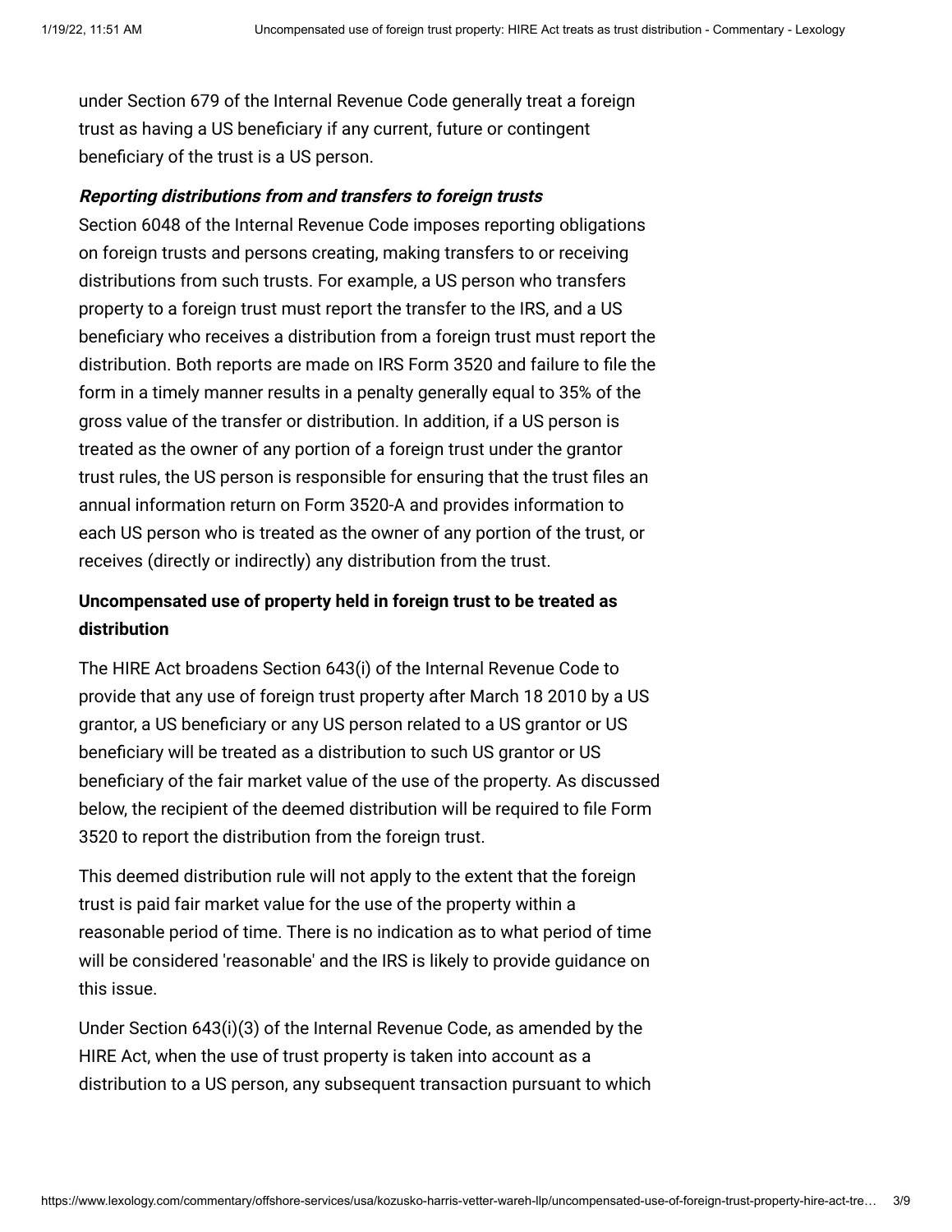such trust property is returned to the foreign trust will be disregarded. As discussed below, these changes in the law leaves several important questions unanswered.

## <span id="page-3-0"></span>**US beneficiary's use of foreign trust property to cause grantor trust status**

The use of trust property by a beneficiary will now also affect whether a foreign trust has a US beneficiary for purposes of the grantor trust rules under Section 679 of the Internal Revenue Code. The HIRE Act revises Section 679 to provide that the use of trust property by, as well as a loan of cash or marketable securities to, a US person will be treated as a payment from the trust to the US person in the amount of the loan or the fair market value of the use of the property. This will cause the US settlor to be treated as the owner of the foreign trust for income tax purposes. Such a loan or use of trust property will not cause the recipient to be treated as a US beneficiary to the extent that the US person repays the loan at a market rate of interest or pays fair market value for the use of the trust property within a reasonable period of time.

The HIRE Act adds several other new provisions to Section 679, which codify the presumption found in the regulations that a foreign trust has US beneficiaries and is thus a grantor trust. The other new provisions provide that:

- amounts accumulated in a foreign trust are treated as being for the benefit of a US person even if the US person's interest in a foreign trust is contingent on a future event;
- if any person has the discretion to make a distribution from a foreign trust to, or for the benefit of, any person (US or otherwise), the trust will be treated as having a US beneficiary unless the terms of the trust specifically identify the class of persons to whom the distributions may be made and none of those persons can be US persons during the tax year;
- if a US transferor is directly or indirectly involved in any agreement or understanding that may result in the trust's income or corpus being paid or accumulated for the benefit of a US person, the agreement or understanding will be treated as a term of the trust; and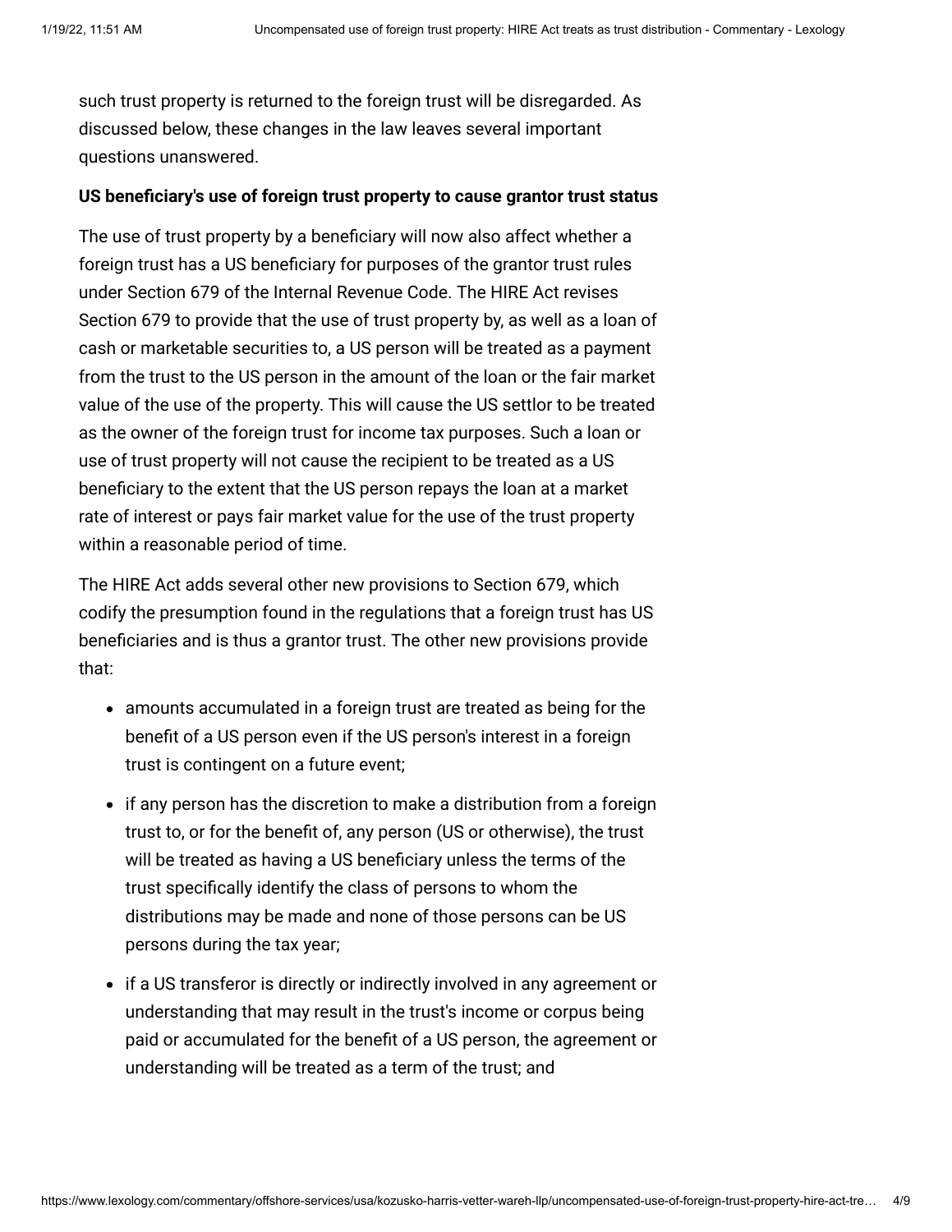a foreign trust will be presumed to have a US beneficiary unless the US transferor submits IRS requested information demonstrating that no part of the income or trust may be paid or accumulated to or for the benefit of a US person.

Only in rare cases will a foreign trust funded by a US person not now be treated as a grantor trust for US income tax and reporting purposes. The new grantor trust rules contained in the HIRE Act are effective for transfers to a foreign trust after March 18 2010.

#### **Reporting use of foreign trust property**

#### **Form 3520**

As a result of the HIRE Act, a US beneficiary of a foreign trust who uses trust property will be treated as having received a distribution from the foreign trust, and thus will be required to report that deemed distribution on Form 3520. The instructions to the 2009 Form 3520 released by the IRS before the enactment of the HIRE Act note pending legislation pertaining to the uncompensated use of trust property and treatment as a trust distribution. The IRS will need to release guidance and a revised Form 3520 before the April 15 2011 due date for reporting distributions (and deemed distributions) received in 2010.

# **Increased penalties for failure to file Form 3520**

In addition, the HIRE Act amends the penalty for failure to file Form 3520 to impose a minimum penalty of \$10,000, so that the penalty will now be the greater of \$10,000 or 35% of the gross reportable amount. The penalty increases by \$10,000 for each 30-day period following an IRS notice that the filing is delinquent with a 90-day grace period following such notification before the additional penalties begin accruing. The total penalty assessed for failure to file Form 3520 will not exceed the gross reportable amount. The HIRE Act penalty increase is effective for Forms 3520 required to be filed after December 31 2009 so that taxpayers who failed to file a required Form 3520 with their 2009 income tax return, due on April 15 2010 (unless there were extensions), will be subject to the new penalty structure.

#### <span id="page-4-0"></span>**Uncertainty regarding tax consequences of use of trust property**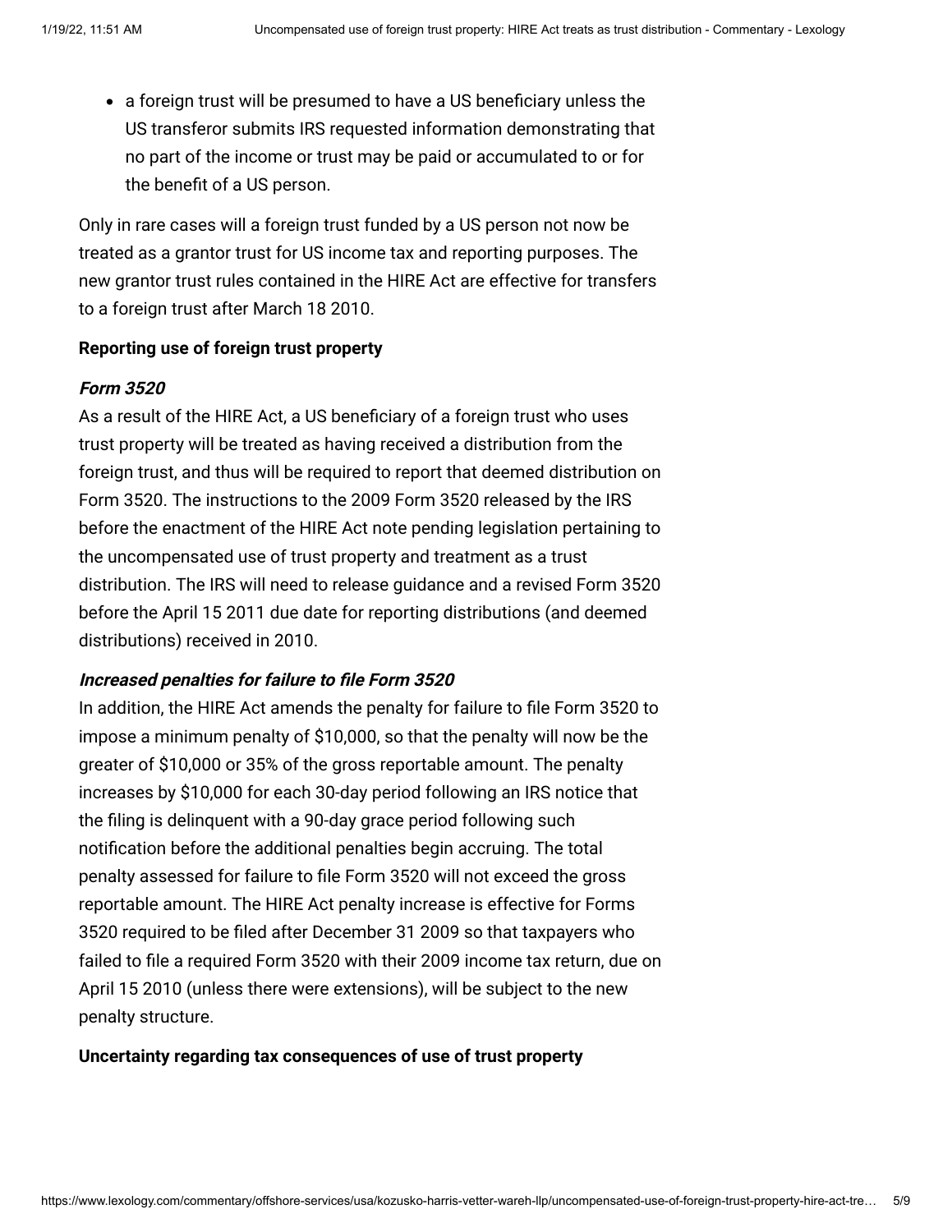A distribution from a trust (whether domestic or foreign) has potential income tax consequences for the recipient beneficiary. The HIRE Act's characterization of the use of foreign trust property as a distribution imposes a different rule for foreign trusts than for US trusts (where the use of trust property does not give rise to a deemed distribution). Among the issues that require further guidance from the IRS are those related to the proper accounting treatment of any deemed distributions resulting from the use of foreign trust property.

In the case of a loan from a foreign trust, the full amount is treated as a distribution, except to the extent that the loan is a qualified obligation as provided in regulations. Since the loan is of cash or marketable securities, the dollar amount to be reported by the recipient as a distribution is easy to determine. However, in the use situation, appraisers will likely be needed to determine the fair market value of such use.

The US recipient of a distribution from a foreign trust is required to treat the entire distribution, whether from income or corpus, as an accumulation distribution for tax purposes, which is includible in the gross income of the recipient and subject to interest charges. A different tax result is permitted if (i) the trust provides the US recipient with a statement regarding the US tax accounting treatment of the distribution, or (ii) the recipient can utilize the default calculation.

Section 643 of the Internal Revenue Code provides that any trust treated as making a distribution as a result of a loan or use of trust property under Section 643 will be subject to US tax accounting rules as a complex trust. These rules, set out in Sections 661 to 663 of the Internal Revenue Code, provide that amounts distributed to a trust beneficiary are treated first as ordinary income to the extent of that beneficiary's share of the trust's current distributable net income, then as a distribution of accumulated or undistributed net income, and finally as a distribution of principal. Each classification has a different tax consequence to the US beneficiary. The HIRE Act does not explicitly address to what extent the uncompensated use of non-income-producing foreign trust property (eg, a holiday home) will result in certain classifications of trust income being attributed to the US beneficiary. Since the taxation of a complex trust does not involve the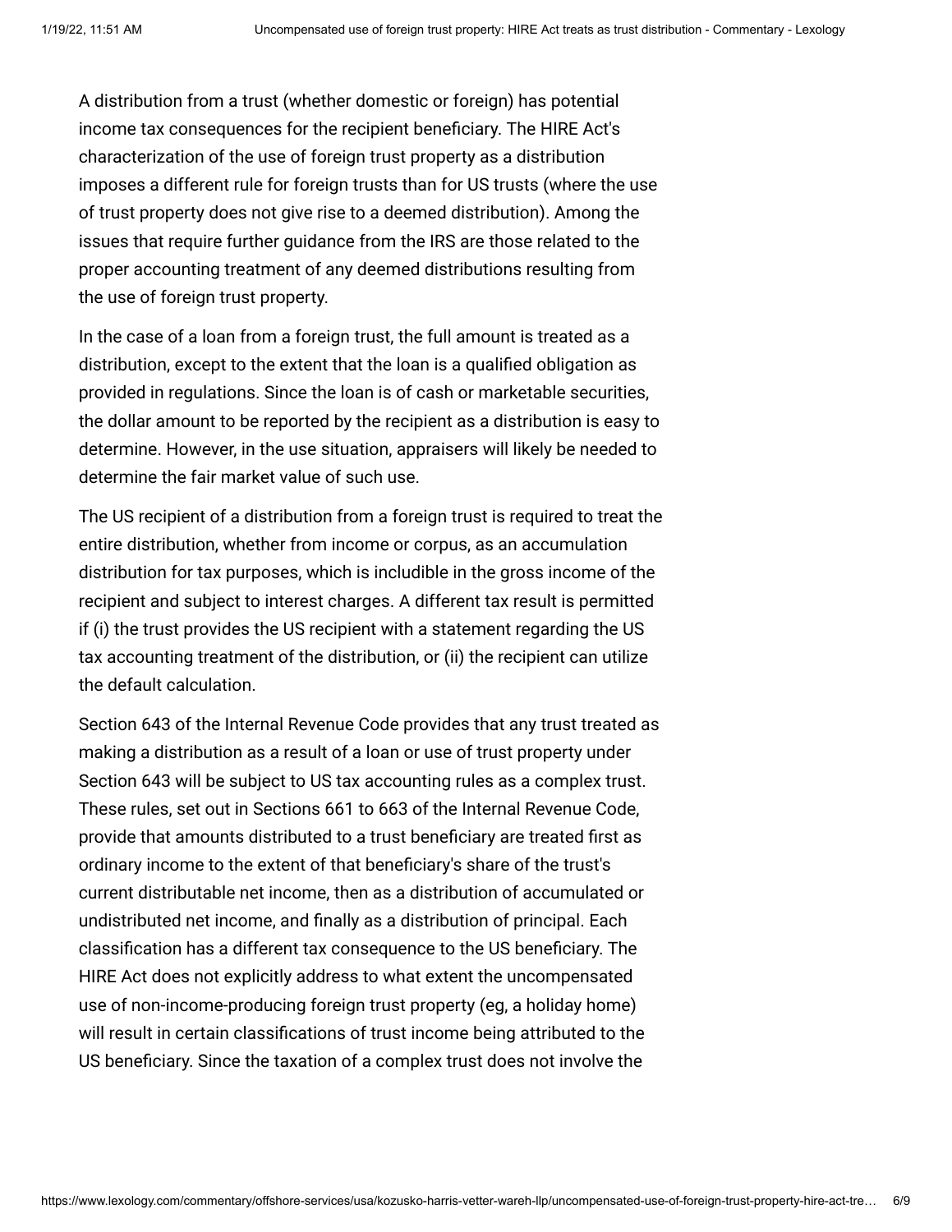'tracing' of trust income to the recipient, perhaps income from other trust property will be deemed distributed to the extent of the fair market value of such use.

This may impact on current trust planning. For example, where a foreign trust has been making regular cash distributions to its non-US beneficiaries equal to the trust's distributable net income in order to avoid undistributed net income, and has permitted its US beneficiaries to use a home owned by the trust, those US beneficiaries may now have taxable income (without having received cash with which to pay the tax) and some portion of the fair market value of the use could be a principal distribution. If the trust has instead been accumulating income, would the use of trust property cause undistributed net income to be attributed to the beneficiary? This could result in the US beneficiary paying steep interest charges.

On the other hand, suppose there is no current income-producing property in the foreign trust, and the beneficiary has been paying maintenance and insurance expenses while using the home rent free. The IRS may treat the payment of those expenses as income to the trust, which will cause the trust to have distributable net income. If the use of the home is then considered a distribution, is that deemed distributable net income attributable to the beneficiary using the home? Will the beneficiary then be reporting (and paying tax on) income with no offsetting expense deduction? Alternatively, will the IRS treat the beneficiary's payment of expenses as a deemed contribution to the foreign trust? Or as undistributed net income without a corresponding deemed distribution to the beneficiary? Each scenario has tax and reporting implications to the US beneficiary. If items of trust distributed and undistributed net income are not allocated to the beneficiary in amounts equal to the value of the use, then the 'deemed distribution' is merely for reporting purposes and is, in essence, a fiction for income tax purposes that is disregarded for accounting purposes.

In the situation where a shareholder uses corporate property, the tax law provides for a deemed dividend to the extent of earnings and profits and a return of capital as to any excess value of the use. If the fair market value of the use of trust property is instead characterized as a distribution of principal (which seems unlikely given that one of the purposes of the legislation is to raise revenues), there is generally no tax consequence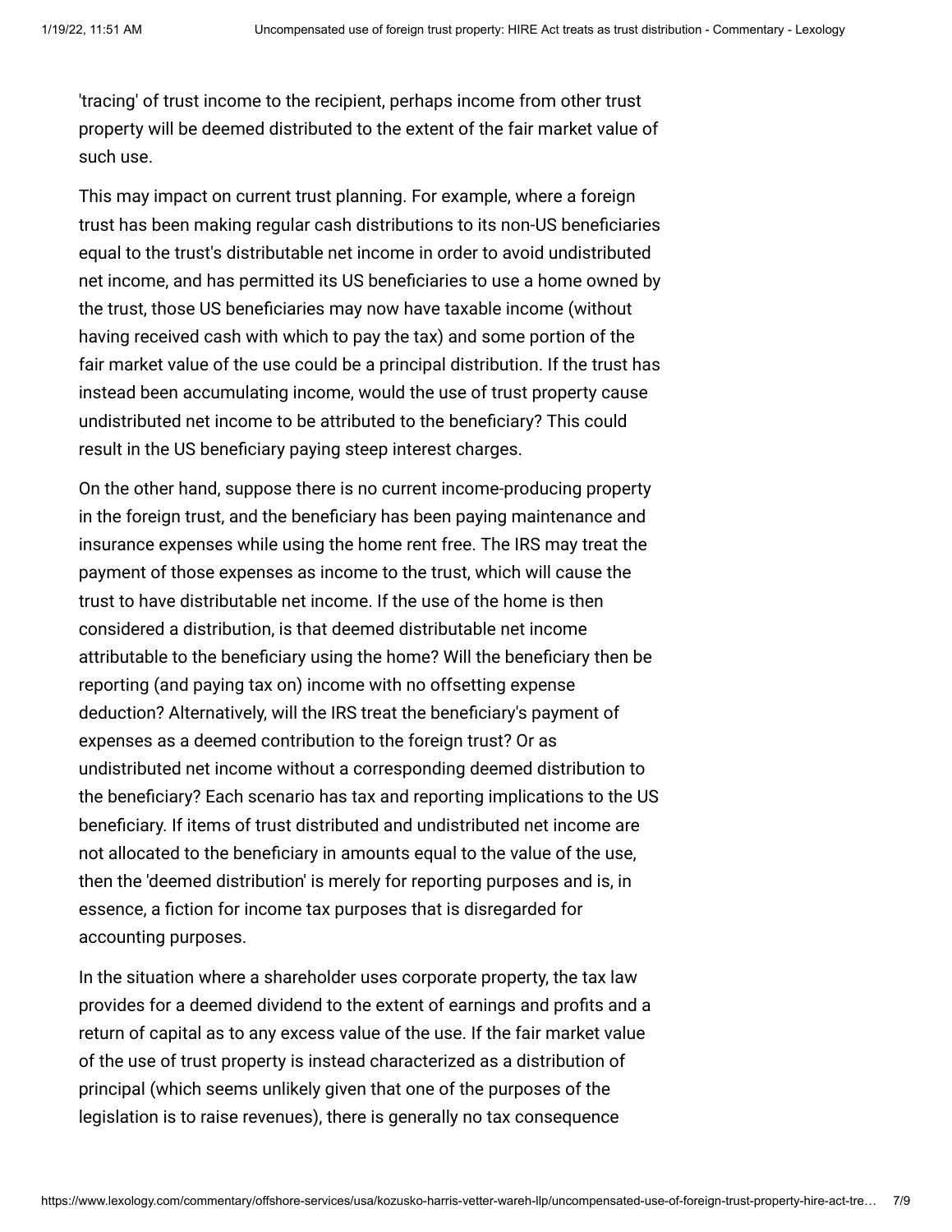(although there is still a reporting obligation). Since the HIRE Act provides that any subsequent return of such property "shall be disregarded for purposes of this title" (meaning Title 26 - the Internal Revenue Code), the beneficiary should not have a reporting obligation or deemed contribution to the trust when he or she gives up the use of the property.

What if the beneficiary pays fair market rent? Will this cause the foreign trust to be treated as conducting a US trade or business (with corresponding deductions for rental expenses), or will the IRS reject this approach and disallow any offsetting expense deductions, thus increasing the distributed or undistributed net income profile of the trust? Will the beneficiary have an obligation to collect the withholding tax on rent paid to the foreign trust?

It is imperative that the IRS issue guidance addressing these issues.

# <span id="page-7-0"></span>**Comment**

The United States has moved beyond collecting information only where a tax is to be imposed, and now seeks disclosure of a US taxpayer's interests in foreign trusts, accounts and entities. The HIRE Act creates additional distinctions between the reporting and tax treatment of foreign trusts as compared to their domestic counterparts. Children and grandchildren of international family clients have previously been counselled that the mere use of a home, yacht, artwork or other property owned by a foreign trust would not cause the beneficiary to have any US reporting obligations or tax consequences. That is clearly no longer the case, and offshore trust structures must be reviewed and their US beneficiaries advised to report where applicable. Even US beneficiaries who are not using foreign trust property and who have not received any cash distributions, but are merely members of a discretionary class of beneficiaries of a foreign trust, should consider consulting US tax counsel. The provisions affecting foreign account compliance and foreign trusts are being used as a revenue offset for the HIRE Act, giving the IRS further incentive to audit taxpayers and enforce these new measures.

For further information on this topic please contact [Jennie Cherry](http://www.internationallawoffice.com/Directory/biography.aspx?g=5f56ca95-2b5f-447f-bd27-19ae4b933664) at Kozusko Harris Vetter Wareh LLP's New York office by telephone (+1 212 980 0010), fax (+1 212 751 0084) or email [\(jcherry@kozlaw.com\)](mailto:jcherry@kozlaw.com?subject=Article%20on%20ILO).